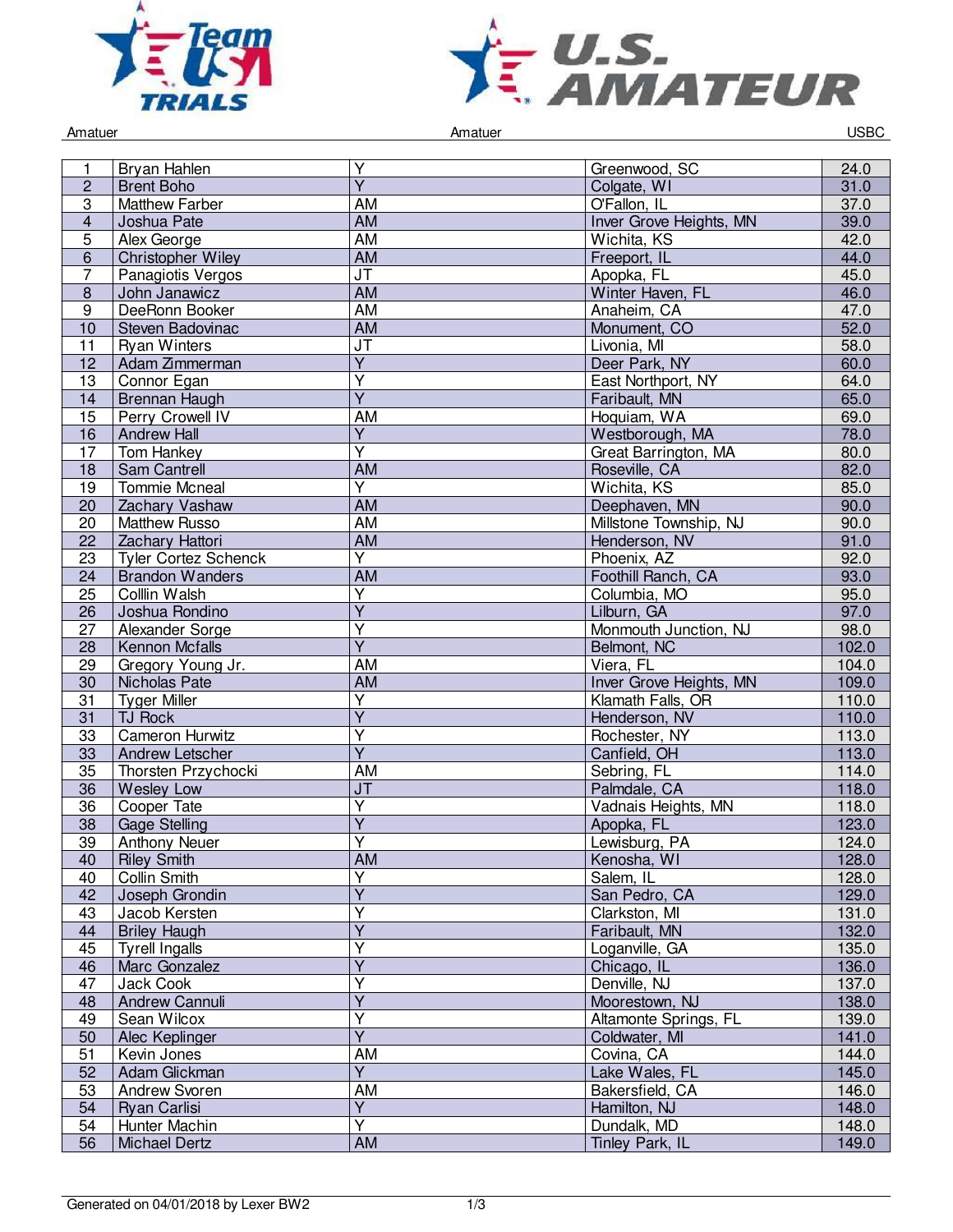



| Amatuer         |                          |                         | Amatuer             | <b>USBC</b> |
|-----------------|--------------------------|-------------------------|---------------------|-------------|
|                 |                          |                         |                     |             |
| 57              | Zachary Singer           | Υ                       | Buffalo Grove, IL   | 152.0       |
| 58              | Jordan Bryant            | $\overline{Y}$          | Detroit, MI         | 153.0       |
| $\overline{59}$ | Spencer Robarge          | Ÿ                       | Springfield, MO     | 154.0       |
| 60              | <b>Wyatt Smith</b>       | $\overline{Y}$          | Cape Coral, FL      | 156.0       |
| 61              | <b>Brandon Mooney</b>    | $\overline{\mathsf{Y}}$ | Roscoe, IL          | 158.0       |
| 62              | Nicholas Sommer          | Y                       | Roscoe, IL          | 163.0       |
| 63              | <b>Gunther Grinde</b>    | $\overline{\mathsf{Y}}$ | Prior Lake, MN      | 164.0       |
| 63              | Benjamin Hardin          | $\overline{\mathsf{Y}}$ | Odessa, FL          | 164.0       |
| 65              | Nolan Hughes             | Υ                       | Raleigh, NC         | 166.0       |
| 65              | Steven Faulkner          | Y                       | Butner, NC          | 166.0       |
| 65              | Jacob Mullen             | Υ                       | Bellingham, WA      | 166.0       |
|                 |                          | $\overline{\mathsf{Y}}$ |                     |             |
| 68              | <b>Alex Acosta</b>       |                         | Bolingbrook, IL     | 168.0       |
| 69              | Alex Abieras             | <b>AM</b>               | Tustin, CA          | 171.0       |
| $\overline{70}$ | Casey Cohagan            | <b>AM</b>               | Fairport Harbor, OH | 175.0       |
| 71              | <b>Thomas Peters</b>     | <b>AM</b>               | Belleville, IL      | 176.0       |
| 72              | Chase Kaufman            | $\overline{\mathsf{Y}}$ | Swartz Creek, MI    | 178.0       |
| 72              | <b>Connell Kelleher</b>  | Ÿ                       | Chicago, IL         | 178.0       |
| 72              | Joe Gerencser            | $\overline{Y}$          | Henderson, NV       | 178.0       |
| $\overline{75}$ | <b>Richard Paul III</b>  | Ÿ                       | Denair, CA          | 179.0       |
| 76              | <b>Kyler McDonald</b>    | AM                      | Vandalia, OH        | 180.0       |
| 76              | Tyler Trombetta          | Y                       | Highland, IN        | 180.0       |
| 76              | <b>Charlie Reid</b>      | $\overline{Y}$          | San Antonio, TX     | 180.0       |
| 79              | Solomon Salama           | $\overline{\mathsf{Y}}$ | Beverly Hills, CA   | 189.0       |
| 80              | <b>Reed Ross</b>         | <b>AM</b>               | Faribault, MN       | 190.0       |
| 80              | Jacob Klein              | AM                      | East Islip, NY      | 190.0       |
| 82              | Ryan Liederbach          | AM                      | Northfield, OH      | 192.0       |
| 82              | <b>Michael Martell</b>   | <b>JT</b>               | Chicago, IL         | 192.0       |
| 84              | <b>Bryan Manno</b>       | <b>AM</b>               | Singer Island, FL   | 193.0       |
| 85              | <b>Chase Fernandez</b>   | Y                       | Pearl City, HI      | 197.0       |
| 86              | Dawson Miller            | Ÿ                       | Huntingtown, MD     | 198.0       |
| 87              | Morgan Moore             | Υ                       | Aurora, CO          | 201.0       |
| 88              | <b>Kyle Andrews</b>      | <b>AM</b>               | Vista, CA           | 203.0       |
| 88              | <b>Michael Kicmal</b>    | AM                      | LaGrange, IL        | 203.0       |
| 88              | Jordan Chavez            | $\overline{Y}$          | Crest Hill, IL      | 203.0       |
| 91              | Kyle Ortiz               | AM                      | Mililani, HI        | 205.0       |
| 91              | <b>Timothy Gruendler</b> | <b>AM</b>               | St. Louis, MO       | 205.0       |
|                 | <b>Bradley Nakamura</b>  | $\overline{Y}$          |                     | 205.0       |
| 91              |                          | $\overline{Y}$          | Pearl City, HI      |             |
| 94              | Daniel Bolan             | $\overline{\mathsf{Y}}$ | Orlando, FL         | 210.0       |
| 95              | Nick Archacki            |                         | Saegertown, PA      | 211.0       |
| 96              | Hunter Kempton           | $\overline{\mathsf{Y}}$ | Buzzards Bay, MA    | 212.0       |
| 97              | <b>Reynante Cabatbat</b> | AM                      | Westminster, CA     | 214.0       |
| 98              | Jacob Gill               | AM                      | Albuquerque, NM     | 227.0       |
| 98              | Bryce Takenaka           | Y                       | St. Charles, MO     | 227.0       |
| 100             | Jacob Fukuyama           | $\overline{AM}$         | Aiea, HI            | 228.0       |
| 100             | Jordan Monnens           | $\overline{\mathsf{Y}}$ | Ham Lake, MN        | 228.0       |
| 102             | Austin Aude              | <b>AM</b>               | Lincoln, NE         | 231.0       |
| 102             | Donovan Thomas           | $\overline{\mathsf{Y}}$ | Longmont, CO        | 231.0       |
| 104             | Logan Williams           | $\overline{\mathsf{Y}}$ | Anchorage, AK       | 232.0       |
| 105             | <b>Bradley Martin</b>    | AM                      | Lee's Summit, MO    | 234.0       |
| 106             | Matthew Diamond          | AM                      | Centerville, OH     | 235.0       |
| 106             | Andrew Lazarchick        | Υ                       | Brick, NJ           | 235.0       |
| 108             | Alec Karr                | $\overline{Y}$          | Fremont, NE         | 237.0       |
| 109             | Jaxon Helland            | Y                       | Mound, MN           | 240.0       |
| 110             | <b>Charles Vashaw</b>    | <b>AM</b>               | Deephaven, MN       | 241.0       |
| 111             | Mason Moore              | $\overline{\mathsf{Y}}$ | Aurora, CO          | 242.0       |
| 112             | Kevin Valmonte           | AM                      | Upland, CA          | 248.0       |